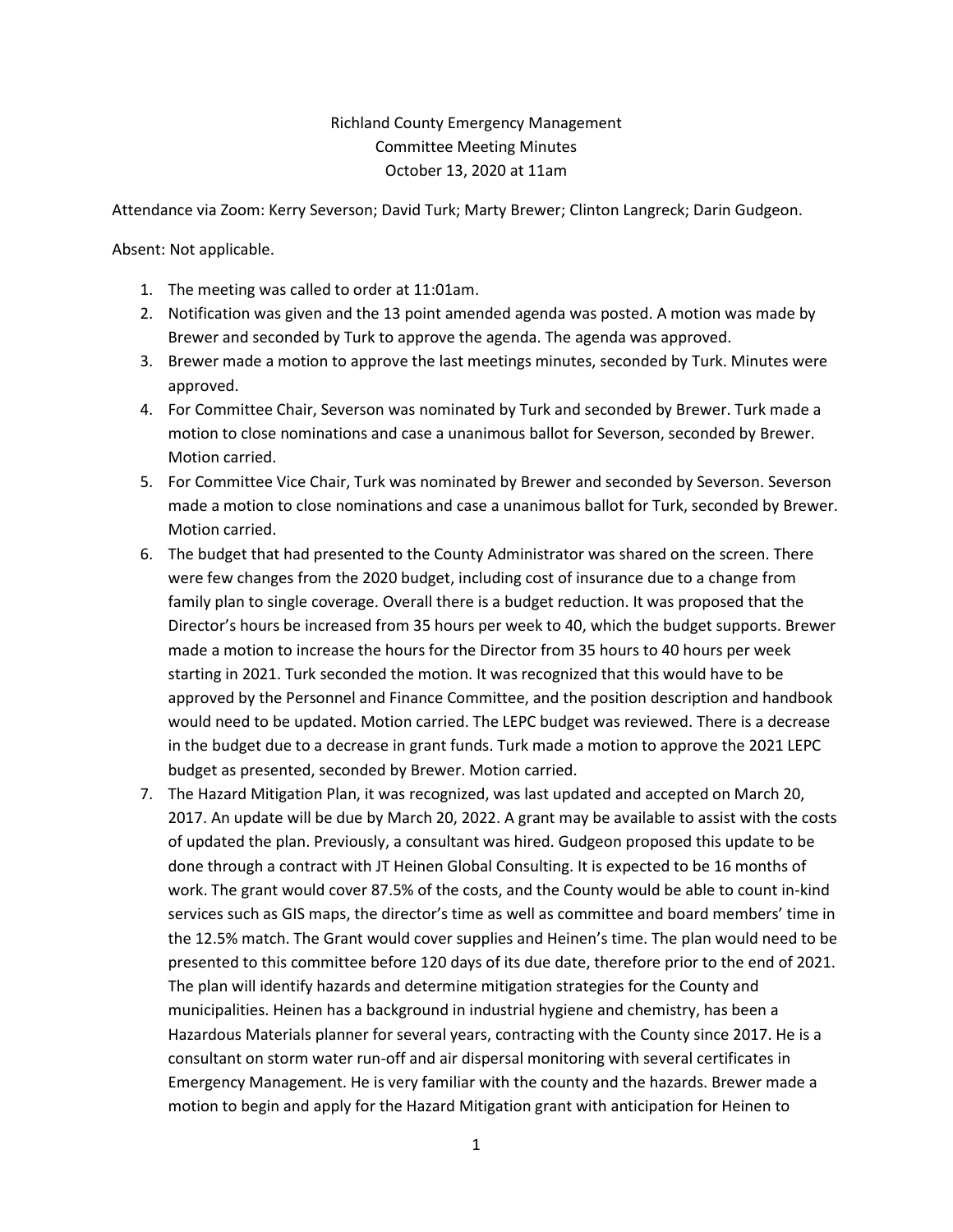administer the grant, seconded by Turk. This would be an amended yearly contract. Motion carried.

- 8. The Plan of Work for 2020 was discussed. The Plan of Work is required through FEMA via the Stafford Act and runs from October 1 through September 30. The offsite plans for facilities with high quantities of hazardous materials were updated as part of the Plan of Work. There are also requirements for participation in four exercises or drills to receive the EPCRA and Emergency Management Performance grant funds. Due to challenges of 2020, the professional development requirements were unable to be met due to availability and response locally. Exercises are typically done in the first half of the POW year, looking at the exercise development and offsite plans. A workshop had been done for Incident Command in the schools, response plans were updated, and an exercise was developed for setting up Unified Command. Two table top exercises were done and work was completed with Health and Human Services for shelter plans. The State has also informed Gudgeon that the EOP annexes are now to be changed to fit the Emergency Response Framework as function-driven Emergency Support Functions (ESFs). Coordination between Gudgeon, Heinen, and ESF lead departments was established until coronavirus work began to impact the County. Gudgeon informed the committee that there had been more than 90 days of virtual EOC briefings and meetings. The department was still able to meet the requirements for exercises and outreach. A weather spotter class had been scheduled for the spring but was cancelled and held virtually by the National Weather Service out of La Crosse. Brewer stated that he understood and felt other Counties had likely run into similar problems in not meeting each requirement.
- 9. Gudgeon informed the Committee of the work being done to combat COVID-19 and its impacts on the community. At this time, there are 303 cases. March had two cases diagnosed for Richland County residents. In April, there were 10. In May, two more people were diagnosed. In June, only one additional person tested positive. July saw 12 new cases. In August, 25 new cases were diagnosed. The numbers began to increase dramatically in September, when 95 people tested positive in the month. By the time of this meeting, there have been 156 new cases in Richland County. Those in the Emergency Management office began monitoring the coronavirus spread on December 29, 2019, and the EOC was activated in February. The EOC has had regular meetings since March and is comprised of a group of 42 people representing Public Health, the Richland Hospital, Emergency Management, Skilled Nursing Facilities, EMS, Fire, Law Enforcement, schools, Industry and Business, and Government including a representative from Congressman Ron Kind's office. Public Health is Incident Command, with Emergency Management supporting and coordinating with partners and resources. In these EOC briefings, the Incident Action Plan is reviewed with operational updates provided from the difference sectors. From March  $18<sup>th</sup>$  through June  $2<sup>nd</sup>$ , the EOC had a briefing every weekday morning. In June, meetings were reduced to twice a week. In July, it was further reduced to once a week. Due to the rise in cases, the EOC began to meet twice weekly again starting in September.

In addition to EOC briefings, support has been provided through additional avenues as well. PPE has been made available through the State EOC to be distributed locally. This is coordinated through the EOC to facilities in need such as the Hospital, nursing homes, Public Health, and